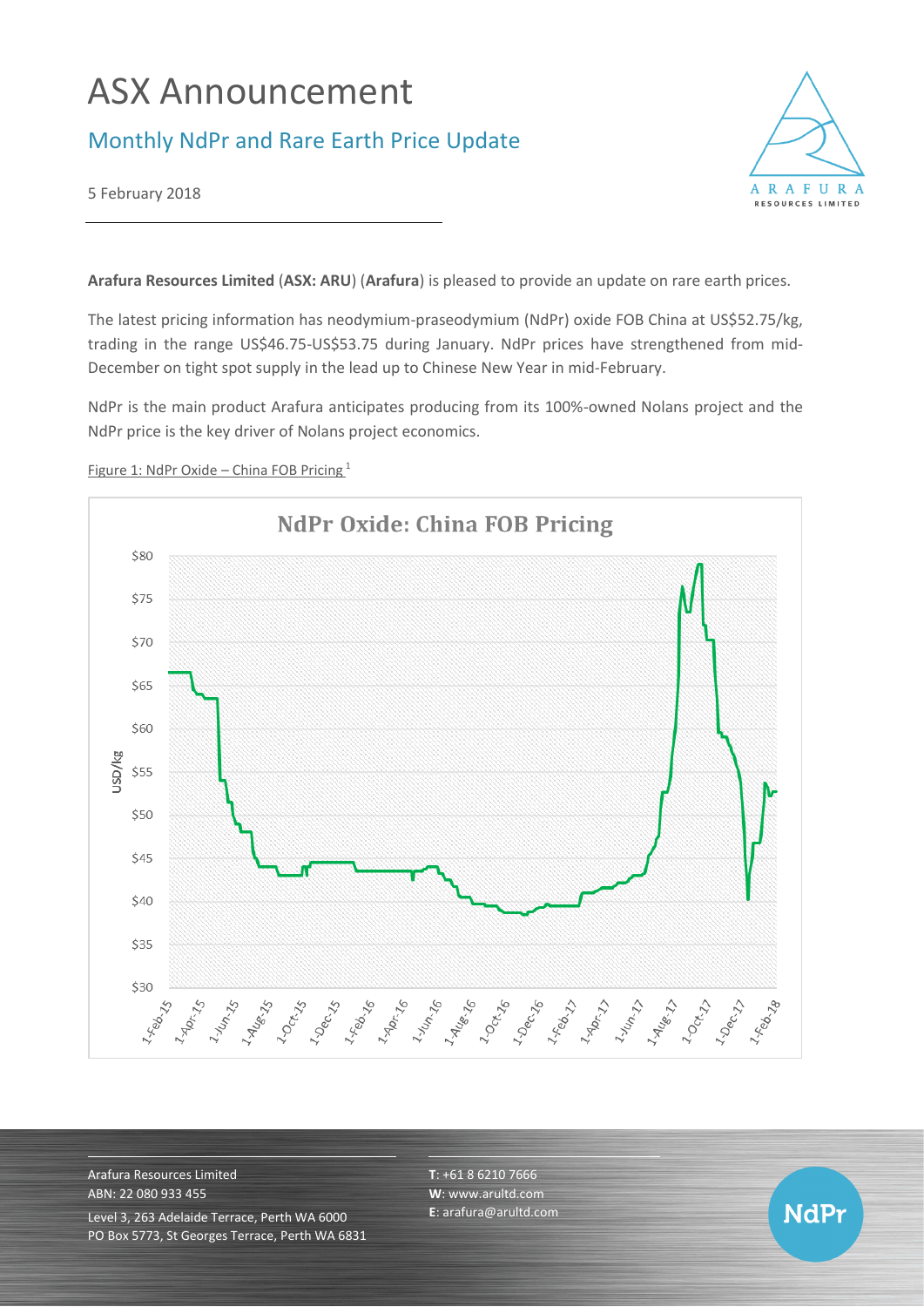

#### About NdPr

NdPr is in short supply globally and is the critical raw material in the manufacture of ultra-strong, highperformance NdFeB permanent magnets, which are used extensively in the automotive industry for electric components such as seats, mirrors, wipers, steering and braking.

Importantly, the compound has also emerged as a key enabler of hybrid and electric vehicles as highperformance magnets play a key role in electric traction motors. While traditional petrol or diesel combustion engine motor vehicles each use approximately 0.7 kg of NdPr oxide, electric or hybrid vehicles require an additional 1 kg.

The increasing shift towards hybrid and electric drivetrain technologies among the world's leading automotive manufacturers is expected to continue to positively influence market fundamentals for NdPr.

The demand for NdPr oxide is expected to grow at 8% per annum to 2025 from current global consumption of 33,340 tonnes.

#### About Arafura's Nolans NdPr Project <sup>2</sup>

Arafura's Nolans NdPr project, located 135 kilometres north-north-west of Alice Springs in Australia's Northern Territory, is supported by Mineral Resources of 56 million tonnes grading 2.6% total rare earth oxide (TREO) that contain approximately 382,000 tonnes of NdPr oxide. The project is forecast to produce 14,000 tonnes of TREO per annum, including 3,600 tonnes of NdPr oxide per annum, over a 30+ year mine life.

- ENDS -

| For further information contact: | <b>Media enquiries:</b>    |
|----------------------------------|----------------------------|
| Gavin Lockyer                    | Luke Forrestal             |
| <b>Managing Director</b>         | Media and Capital Partners |
| T: +61 8 6210 7666               | M: +61 411 479 144         |

<sup>1</sup>*Market price information sourced from independent price reporting agency.*

<sup>2</sup>*Refer Arafura Resources ASX release 7 June 2017 for additional and qualifying information on the Mineral Resources that underpin the production target and provides the material assumptions on which the production target is based. Arafura confirms that all material*  assumptions underpinning the forecast financial information derived from its 14,000 tpa TREO production target and the production target *itself, continue to apply and have not materially changed since the 7 June 2017 release.*